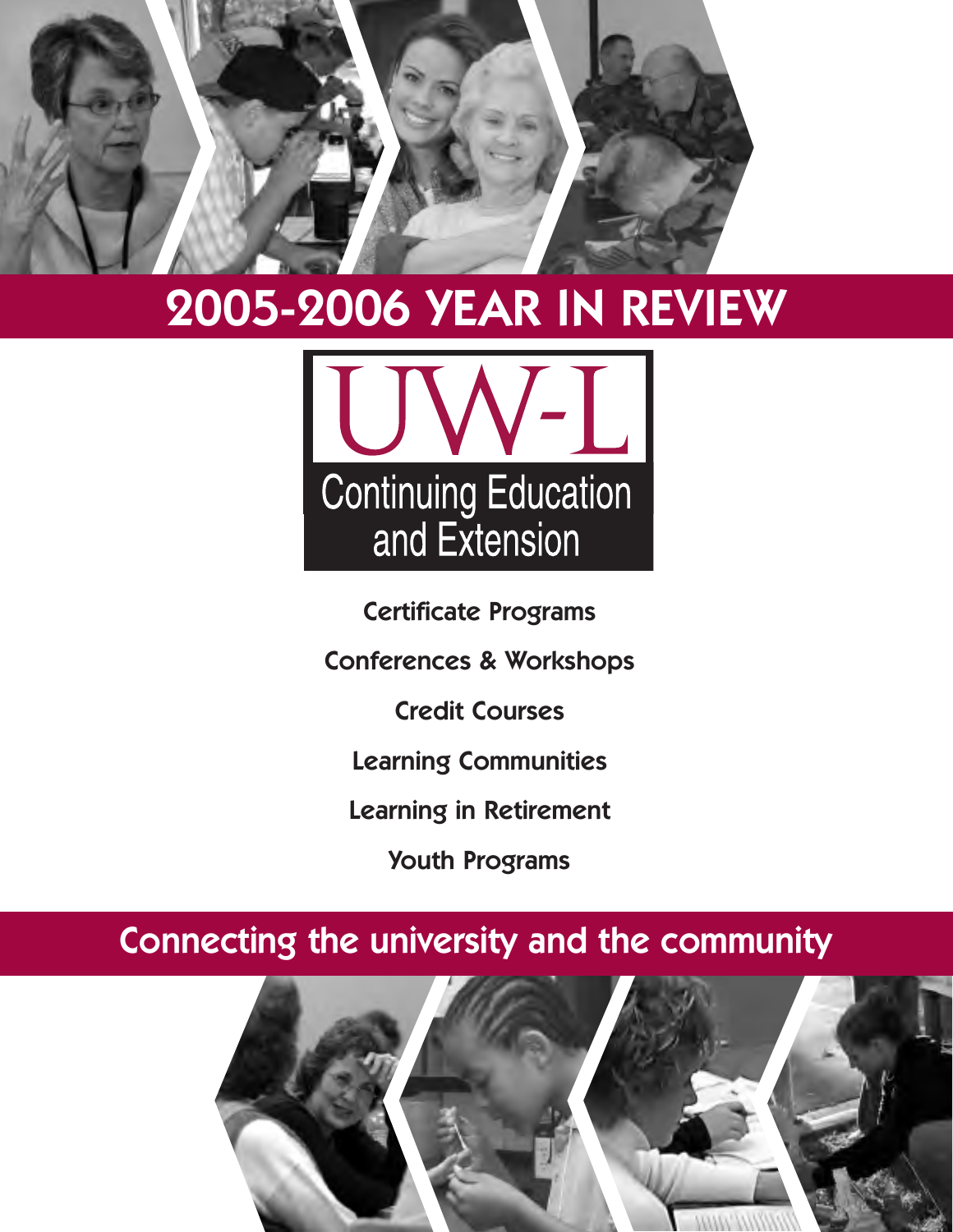

Dear Colleagues and Friends,

By far, the best aspect of my job is the privilege of working with diverse groups of people. Participants in our programs come from many walks of life, ranging from parents and caregivers of children with disabilities to teachers enrolling in courses taught amid the outdoor landscape of the 7 Rivers Region. It is their thoughtful feedback that helps keep our offerings meaningful and effective. The positive experience reported by our participants is a reflection of the level of passion and knowledge of UW-L faculty and community experts.

Our off-campus graduate programs in Exercise and Sport Science serve working professionals in the fields of Physical Education Teaching and Sport Administration. Our partnerships with the diverse education community in our Teacher Education programs demonstrate what can be accomplished when organizations come together. Because of these collaborations, a multitude of innovative professional development programs in math, literacy and leadership have been offered by area school districts.

I am grateful for the learning opportunities that are presented to me each day as I work to connect the university to the community.

Thanks to all of you, Annette Valeo Teacher Education



u **AWARD RECEIVED Susan Larkin,** ME-PD Learning Community program coordinator, received an Award for Exceptional Service from the University of Wisconsin-Extension.



I joined the CEE staff in November, eager to provide professional and personal development opportunities in the human services field. What an enriching first nine months!

The students, instructors and community partners of the Gerontology Certificate program welcomed me to this creative and growing field. Collaboration with the Wisconsin Caregivers Project and our local longterm care workforce coalition produced the Leadership Development series. A partnership with the 7 Rivers Psychological Association brought poet Ellen Kort to address area psychologists, counselors and chaplains. We gained American Psychological Association approval as a sponsor of continuing education. An ACT prep course for Hmong youth and their families is being planned, thanks to the involvement of the Hmong Mutual Assistance Association, the La Crosse School District and other partners.

Discovering ways to build organizations' intercultural competencies; exploring the continuing education needs of professional leaders within the human service community; and finding ways to share the abundant gifts of UW-L faculty and staff with the community are the welcome challenges of my new position.

Warmly, Andrea Hansen Human Services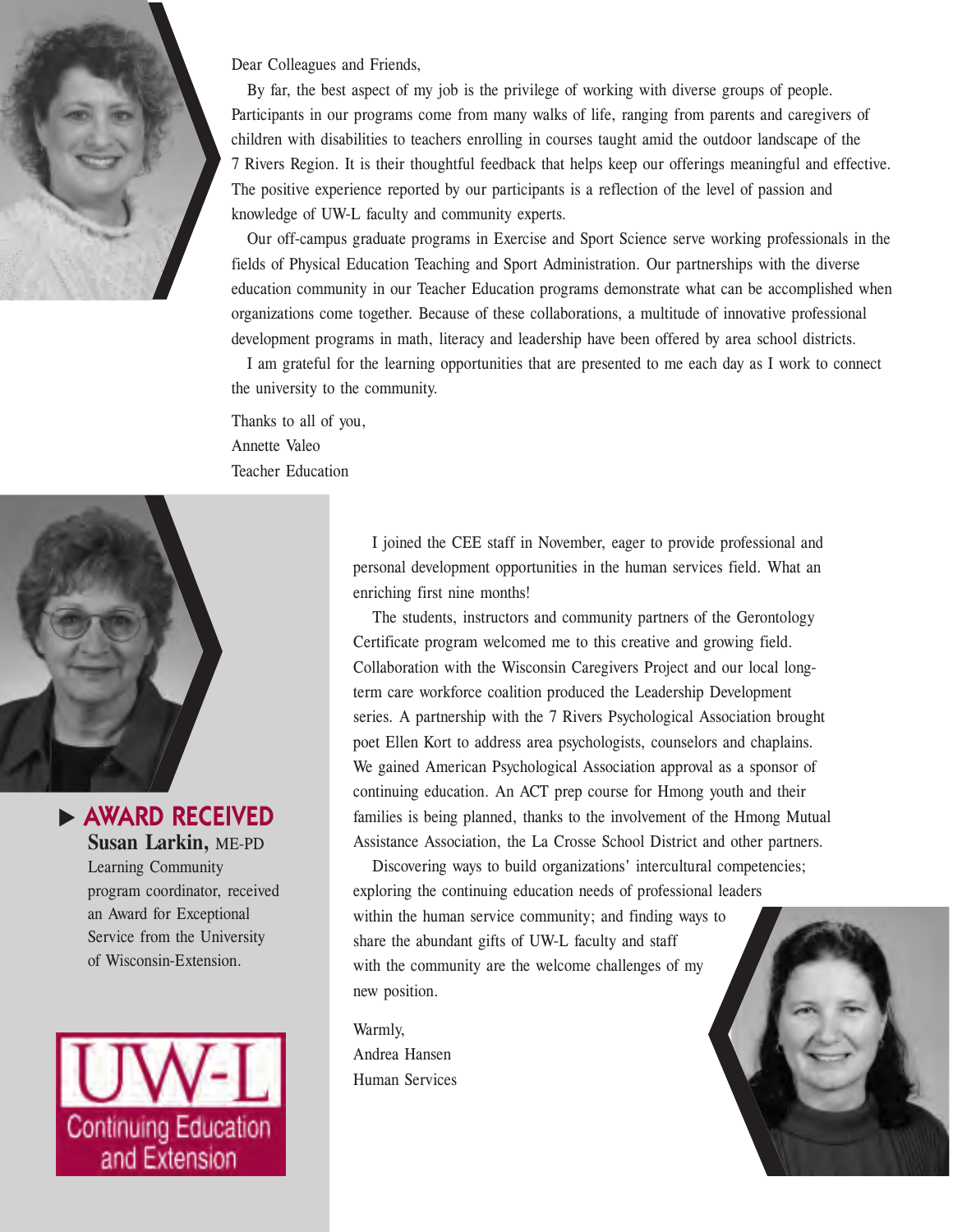## **Who are we and what do we do?**

Continuing Education/Extension (CEE) can work with you to develop educational programs (both credit and noncredit) that enable individuals to earn degrees and certificates, meet licensure requirements, accomplish professional goals, participate in conferences, and pursue leisure and academic interests.

# **LEARNING COMMUNITIES**

In partnership with the **UW-L School of Education** CEE administered the **ME-PD Learning Community** program for 694 teachers and school professionals. Learning Communities were organized in La Crosse, West Salem, Onalaska, Tomah, Whitehall, Chippewa Falls, Hudson, Berlin, Manitowoc, Lodi, DeForest, Madison, Verona, Watertown, Fort Atkinson, Elkhorn, Beloit, Menomonee Falls, Hartland, Greenfield and Greendale. In May, 104 graduate students received their ME-PD degree from this program.



*"The ME-PD Learning Community provides a more customized approach in professional development than the traditional format. Action research is an extremely effective tool for today's classroom/work environment. It allows community members to share and discuss current research and gives them a means of applying and measuring the effectiveness of that research."*

> *— Bonnie Roscovius, ME-PD Learning Community graduate student*

#### **ME-PD Learning Community Offers Technical College Cohort**

This fall marks the newest pilot project for UW-L's Master of Education Learning Community program. The successful program which began nearly 10 years ago is targeting a new audience - technical college faculty and staff. "Our mission is to address educational needs beyond campus boundaries," says Lynn Weiland, assistant director, Continuing Education and Extension. "We have had numerous requests from Chippewa Valley Technical College (CVTC) faculty and staff members to bring the ME-PD program to their area. With the support of the CVTC staff development team, we are able to do just that."

Choosing facilitators for the site required careful screening. "Since we are offering the program to post-secondary individuals our goal was to choose facilitators that had a combination of technical college teaching experience and a familiarity with the Learning Community format," states Teri Staloch, interim ME-PD director. "Co-facilitators, Saundy Solum and Curt Bakkum fit these unique qualifications."

Saundy Solum, UW-L, and Curt Bakkum, Western Technical College, will

head up the Eau Claire area Learning Community this fall. Curt is no stranger to the Learning Community and its unique format, having graduated in 2004 with his ME-PD degree. "As a student in the Learning Community, I took away many ideas that I applied directly to my students and in my classroom. As a facilitator of a Learning Community, I will continue to gain new skills and

**Curt Bakkum**

strategies from the interaction with other professionals in the program," says Curt.

Depending on the needs of educators and the success of the pilot project, plans to launch the program in other technical college areas may be considered as early as 2007. "We will offer our graduate degree program wherever there is a need that is not being met and as long as the high quality and standards of the curriculum are not jeopardized," notes Weiland.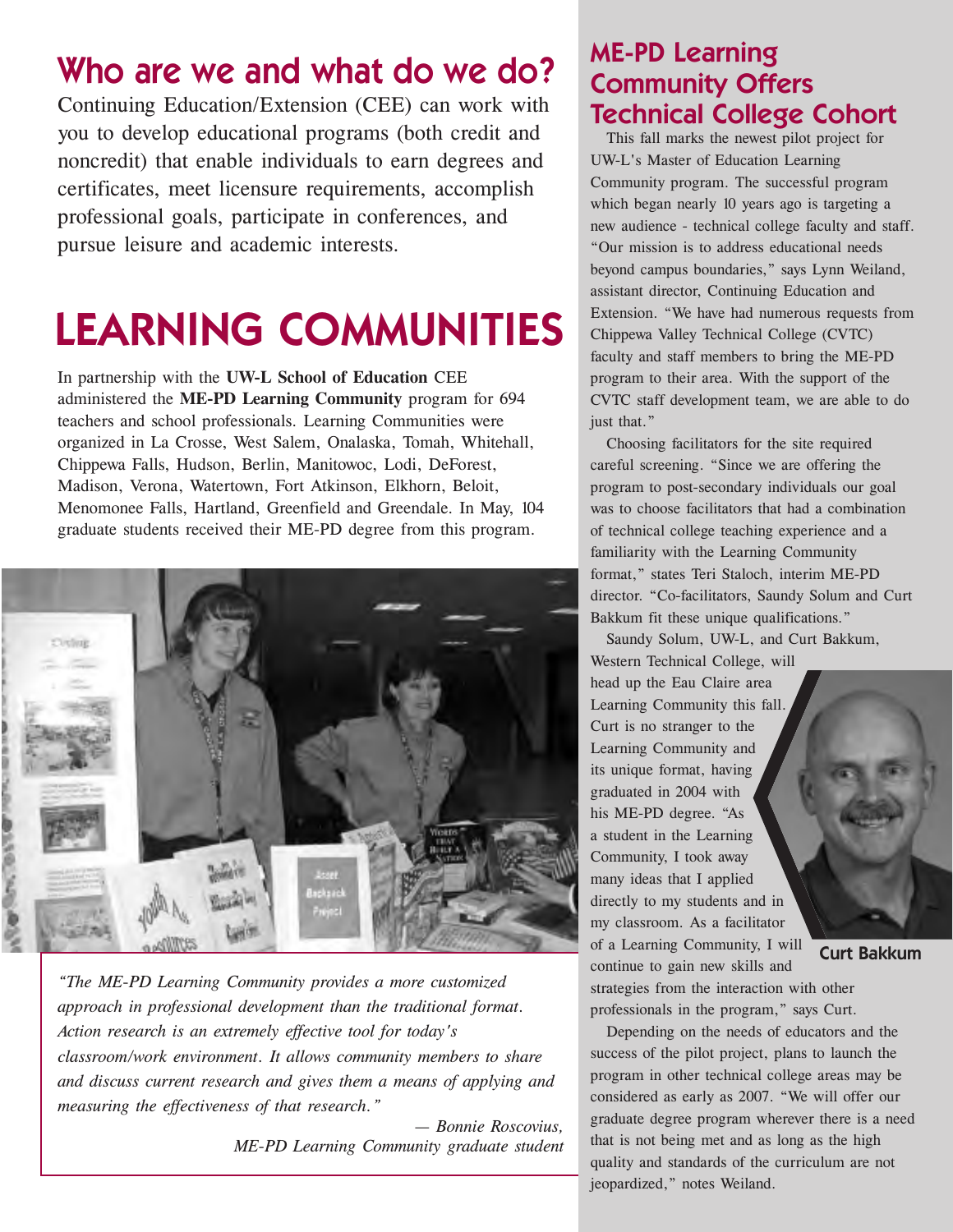# **CREDIT COURSES**

- In partnership with the College of Liberal Studies and the Modern Languages department, **Hmong Heritage Language** originated from UW-La Crosse with a receive site at UW-Stevens Point.
- The Exercise and Sport Science Master of Science **Sport Administration** option offered in Pewaukee and the **Physical Education Teaching** option held in Appleton began new three-year rotations of classes using a cohort format. Total enrollment for the 18 courses was 185.
- The **Arabic and Persian Immersion** program, an eight-credit UW-Madison program, drew 68 adults from across the country to learn Arabic or Persian.



- Two **College Algebra** courses were offered for Volk Field military staff resulting in 19 enrollments.
- **Biology 105** was offered for 11 advanced high school students in partnership with the La Crosse School District.
- The 13th annual **Washburn Academy**, offered in partnership with the UW-L School of Education and the Cooperative Educational Services Agency (CESA) #4, resulted in 375 graduate enrollments from the two academy weeks in Holmen and Onalaska and additional pre-academy offerings.
- CEE established individual agreements with the **La Crosse, Onalaska, Holmen, West Salem, Galesville-Ettrick-Trempealeau** and **Black River Falls** school districts to collaborate in offering professional development programs, resulting in 240 enrollments in 19 credit courses.
- Credit courses were offered to Eagle Bluff Elementary School, Northwoods Elementary School, Onalaska Middle School and Logan High School teachers working with the Professional Development Schools.
- Advanced Assessment and Evaluation of Reading Difficulties, enabling teachers to intervene effectively in student reading problems, offered online.

#### **Program Impact Report: Annual Fall Educator Workshop**

For more than 10 years CEE and the Mississippi Valley Gifted and Talented Network have offered an annual conference for teachers striving to meet the needs of gifted and talented students in their classrooms. Originally intended for teachers of gifted and talented students, the conference has grown to address the needs of regular classroom teachers and other school professionals involved with curriculum development. In 2005, 91 school personnel from 25 districts attended the daylong program from across the state. Prior to the program, participants were asked to rate their knowledge of this year's topic, Differentiating Instruction in the Regular Classroom, and assess how it changed after the workshop through pre- and post-questionnaires. A majority of respondents (79%) reported a significant increase in knowledge (20 to 40% gains) as a result of the program, regardless of their baseline expertise in the topic. Moreover, anecdotal data gathered from questionnaires revealed that participants increased their repertoire of practical ideas, strategies and techniques as a result of the program. A number of teachers noted that this workshop explained the meaning and process of differentiation and demonstrated what it looks like in a variety of settings.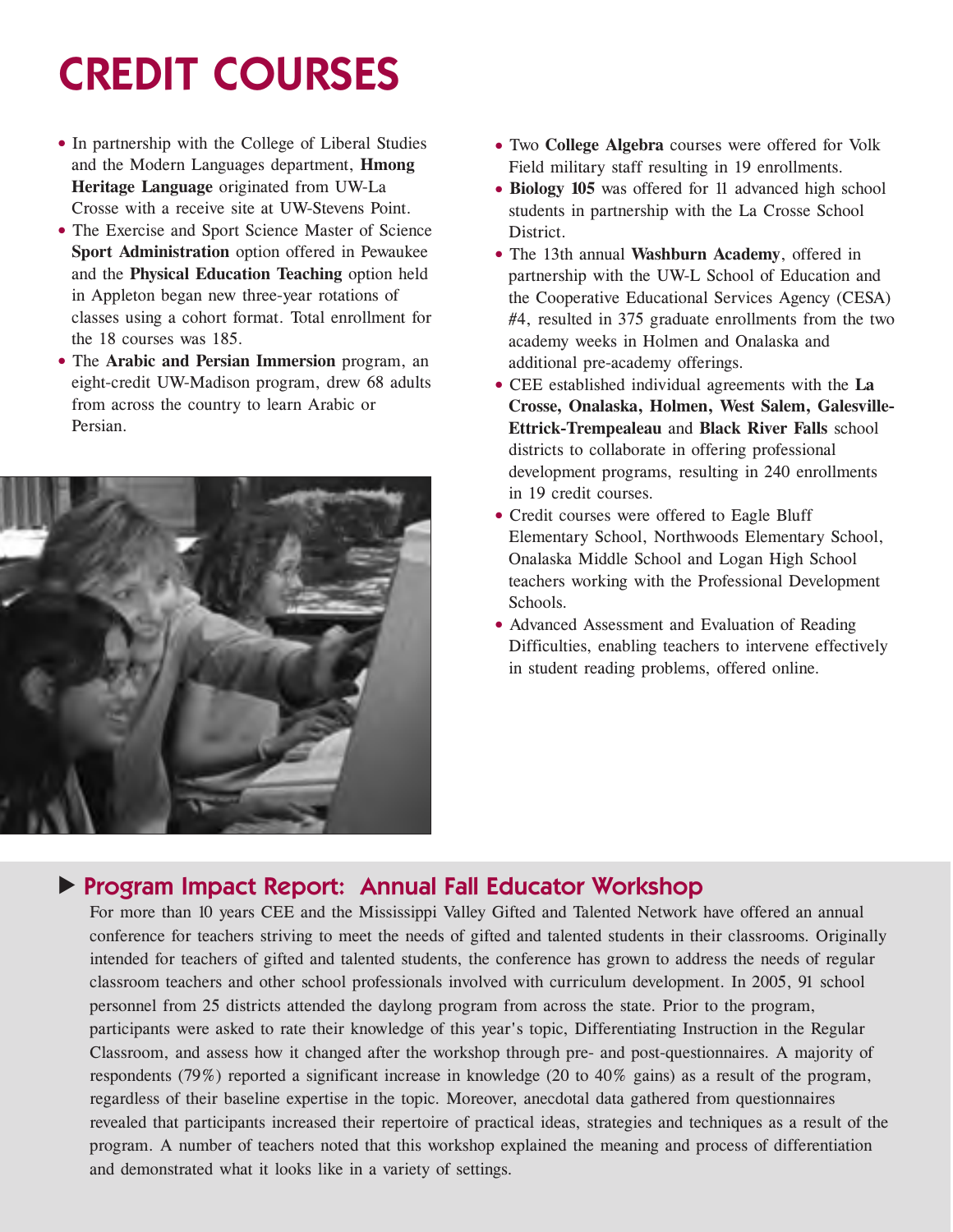*"The CEE staff made the planning and delivery of courses to Volk Field an enjoyable experience. Courses on a military base created some unique obstacles, but CEE staff went way out of their way to tailor the process to our needs. We will be looking at another class next spring and will hopefully create a relationship between Volk Field and UW-L that continues long after my retirement."*

> *— Master Sergeant John Angeli, Volk Field, Community College of the Air Force/Education Adviser*

*"I appreciate our working relationship and the partnership we have in reaching out to improve learning in our [school] districts. It is because of the 'UW-L CEE in-district partnership' that meaningful progress in enhancing teaching and learning continues."*

> *— Char Lemke, Melrose-Mindoro Curriculum Director*



Credit staff (left) front, Gary Gilmore, Annette Valeo; middle, Kay Robinson, Lynn Weiland; back, Karen Hansen and Susan Larkin.

## **CERTIFICATE PROGRAMS**

- In partnership with the Geography/Earth Science department, a **Geographical Information Systems (GIS) Certificate** program was offered with a credit and noncredit option. The first of two courses and a project or internship was held in spring.
- In partnership with Chileda, CEE offered the **Autism Spectrum Disorders Certificate** program. Fourteen adults completed the 30-hour certificate this year.
- The **Gerontology Certificates**, offered in partnership with the Psychology department, had 27 learners enrolled and 13 graduates. Both noncredit programs, a 60-hour Gerontology Certificate and a 120-hour Advanced Gerontology Certificate are designed for health and human service professionals and other interested individuals.
- The University of Wisconsin offers an **18-credit online Gerontology Certificate** program that combines the expertise of seven UW institutions. CEE partnered in planning this undergraduate certificate, and the Psychology department offered the Foundations of Gerontology course entirely online.
- The **Supervisory Management Certificate** program, a series of professional development seminars offered by the SBDC, was offered to 130 business managers and supervisors.

*"I have had the privilege of working with the staff in CEE for a number of years. They actively work to identify local needs and then collaborate with others to bring much needed educational opportunities to this community."*

*-- Diane Hietpas, Director of Special Education, Chileda*

#### **Autism A Mother's Story**

Adam's story began one year ago when at the age of two, daycare providers noticed small changes in his behavior and brought them to the attention of his mother, Susan. "The daycare staff indicated that Adam wouldn't come when his name was called, he seemed to have a hard time listening to and following directions, and he preferred to play alone," says Susan. Although this brought some concern, she and her husband, Jim did not observe those characteristics at home. Then, this spring, Susan noticed that Adam would make odd hand gestures and started walking on his toes. "My parents also began voicing concerns," says Susan. In May, Susan and Jim brought their son to Gundersen Lutheran to be tested for a spectrum disorder and were told that Adam has autism.

After being diagnosed, a friend suggested attending the Autism Spectrum Disorders program, offered by CEE that targeted not only professionals but parents of an autistic child. "The timing was perfect, and I felt it was a great way to get educated," states Susan. "I was able to meet other mothers of autistic children and share strategies as well as learn about alternative therapies available for my son. The resource materials given to participants in the program were so valuable."

Autism is a complex developmental disability that affects an individual in the areas of social interaction and communication. Autism is a spectrum disorder that affects each individual differently and to varying degrees of severity. "Although Adam is considered "highly-functional," we are not letting our guard down. We will work with him continually to make sure he benefits from the many specialized programs available," notes Susan.

(Fictitious names have been used to protect the identity of the family.)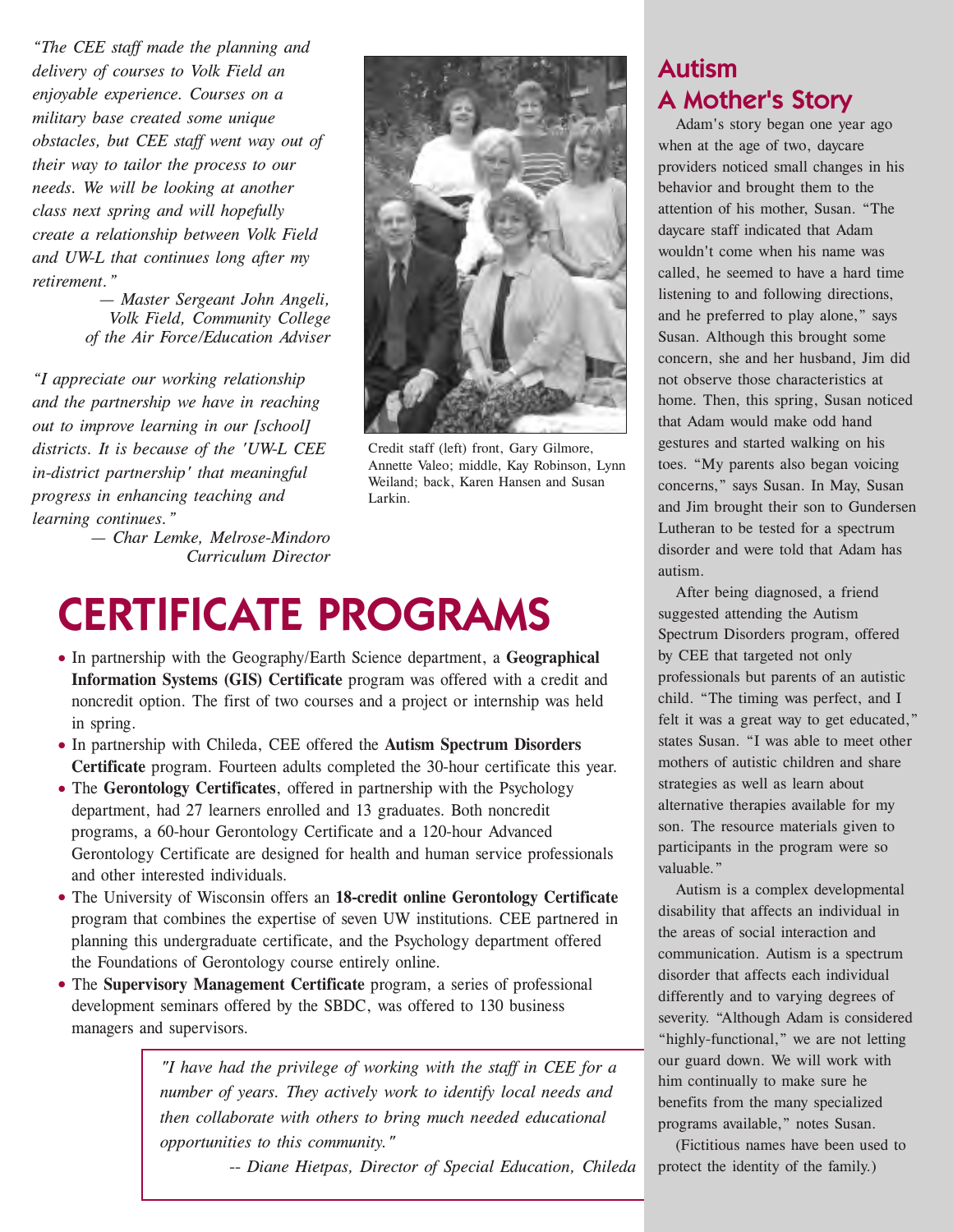## **PROGRAMS - CONFERENCES & WORKSHOPS**

*"The whole symposium was very beneficial to me...one of the best I have been to for some time."*

*— Lower Extremity Symposium attendee*

### **Example 3 Human Services**

- The I**nternational Death, Grief and Bereavement Conference** developed in partnership with the UW-L Center for Death Education and Bioethics, brought together 171 professionals and individuals dealing with grief.
- The 2005 **Wisconsin Lower Extremity Symposium and Workshops** co-sponsored by the Health Professions department and Gundersen Lutheran Sports Medicine drew 79 physical therapists and athletic trainers from several states.



- In partnership with the Wisconsin Department of Health and Family Services, UW-Oshkosh and the Coulee Region Long Term Care Workforce Coalition, a **Wisconsin Caregiver Pilot** program provided a unique learning opportunity for 49 caregivers in Dane, Kenosha, La Crosse and Shawano counties.
- A four-part series, **Leadership Development for Supervisors in Long-Term Care** was offered in collaboration with the Wisconsin Long Term Care Workforce Alliance and the Coulee Region Long Term Care Workforce Coalition.
- Two programs for human service professionals, **Restorative Justice: A Regional Approach and Skill Training for Victim Offender Mediation**, were attended by 23 participants.
- In collaboration with the School Psychology program and Viterbo University, a **Substance Abuse, Adolescents and Communication Strategies** workshop was attended by 14 individuals.
- **Community Health** offerings included an Introduction to Health Related Careers, Study Tour to Great Britain and Fads, Fallacies and Fiction in the World of Nutrition and Weight Management.

*"The instructor had 43 years of teaching experience, which made this a valuable asset of the program. This program presented materials and many teaching skills, which are needed for a substitute program."*

*— Substitute Teachers Workshop attendee*



Noncredit staff (left) Karen Langaard, Penny Tiedt, Andrea Hansen and Jan Olson.



#### **Education**

- The **Gifted and Talented Workshops**, cosponsored by the Mississippi Valley Gifted and Talented Network, were attended by 110 educators and parents from many area school districts.
- **Substitute Teachers Workshop**, developed in partnership with the Clinical Field Experience office, was attended by 26 educators.
- A two-part series on bullying offered in La Crosse, presented strategies for prevention and remediation to 55 educators, school counselors and administrators from around the area.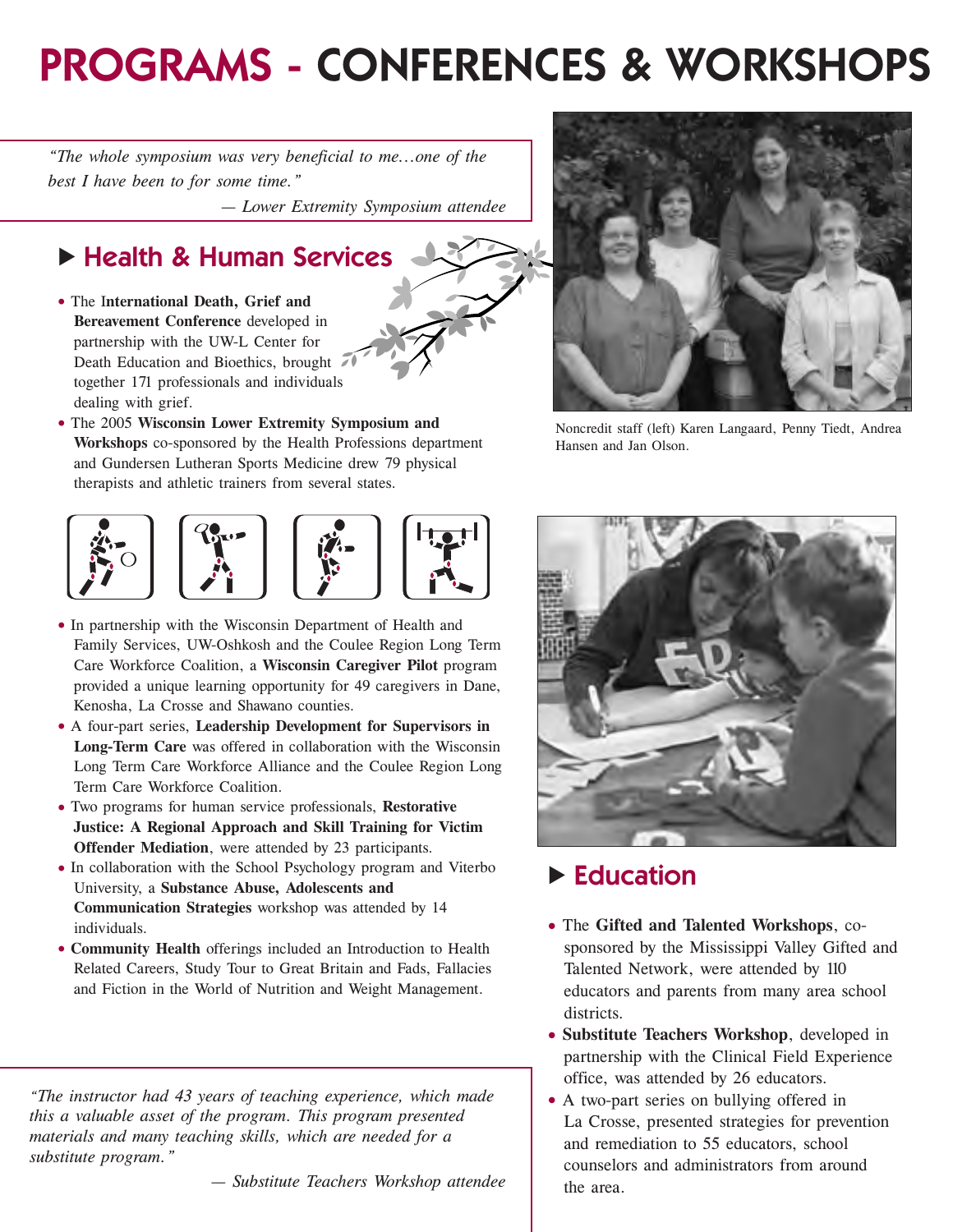### **E** Sciences

- The **International Conference on Rivers & Civilization**, a third in a series of conferences on major river basins, was attended by 432 individuals. The conference targeted a multidisciplinary audience comprised of academics and practitioners from the sciences, arts and humanities.
- The 12th annual **Aquaculture Drug Approval Coordination Workshop** attended by state fish and game agencies, pharmaceutical companies and other federal agencies, focused on the development of drugs to anesthetize and treat fish with bacterial diseases. Partners include the Upper Midwest Environmental Sciences Center and the U.S. Fish and Wildlife Service.



• Three **Wetland Delineation** workshops, two **Basic Plant Identification** workshops and a **Basic Hydric Soil Identification** workshop were offered in La Crosse and Cable, Wis. for 115 natural resource professionals. Partners included the UW-L River Studies Center and state and federal agencies.

#### **Economic Development**

• A **Computer Security** workshop, developed by the Computer Science department in collaboration with the Small Business Development Center (SBDC), and the Tri-State Area Technology Group was offered to 23 information

technology professionals. • Two programs centering on GIS



Small Business Development staff (left) Maureen Spencer, Christina Trombley, Jan Gallagher and Vicki Bain.

(Geographic Information Systems) implementation were offered. A roundtable discussion, **Understanding Target Markets** introduced 15 business leaders to GIS and **Introduction to ArcGIS** attracted 21 participants to a two-day workshop.

- The SBDC continued its successful **Business Over Breakfast** series, cosponsored by the La Crosse Area Chamber of Commerce, Downtown Mainstreet Inc., SCORE, and the Extended Education and Training Division of Western Technical College.
- The **SBDC** offered over 30 programs and workshops to local business owners and managers in the region. Topics included management, marketing, finance, pre-venture and legal issues.

*"The workshop gave me tools and techniques that enabled me to enhance the security of our information systems." — Computer Security Workshop attendee*

#### **Program Impact Report: Basic Wetland Delineation Workshop**

The Basic Wetland Delineation workshop trains people to recognize and delineate Wisconsin wetlands through classroom instruction and field exercises taught by leading government experts in hydrology, vegetation, soils and wetland policy. The program was developed to address the large number of inaccurate and inconsistent wetland delineations that were coming out of both the public and private sectors.

The program involves partnerships with CEE, UW-La Crosse River Studies Center, the Wisconsin Department of Administration Coastal Management Program, the Wisconsin Department of Natural Resources, the United States Geological Survey, the United States Drug Administration-Natural Resources Conservation Service, the US Army Corps of Engineers and the Southeastern Wisconsin Regional Planning Commission. Each year the workshop is offered in La Crosse and one other location throughout the state. Engineers, planners, scientists, resource managers, local and tribal officials, and other interested parties who deal with wetland delineation in Wisconsin complete 20 hours of instruction.

Many participants appreciated having a representative from each governmental agency present to assist with the learning. "This was an excellent opportunity for communication and cooperation between private consultants and government agencies," says one Wetland Delineation participant. "The field component was great in terms of making theories more real. There was a good balance between the field and the classroom," added another.

Accurate, uniform and consistent delineations coming out of the public and private sectors are improving state-wide, thus saving a tremendous amount of time for government officials.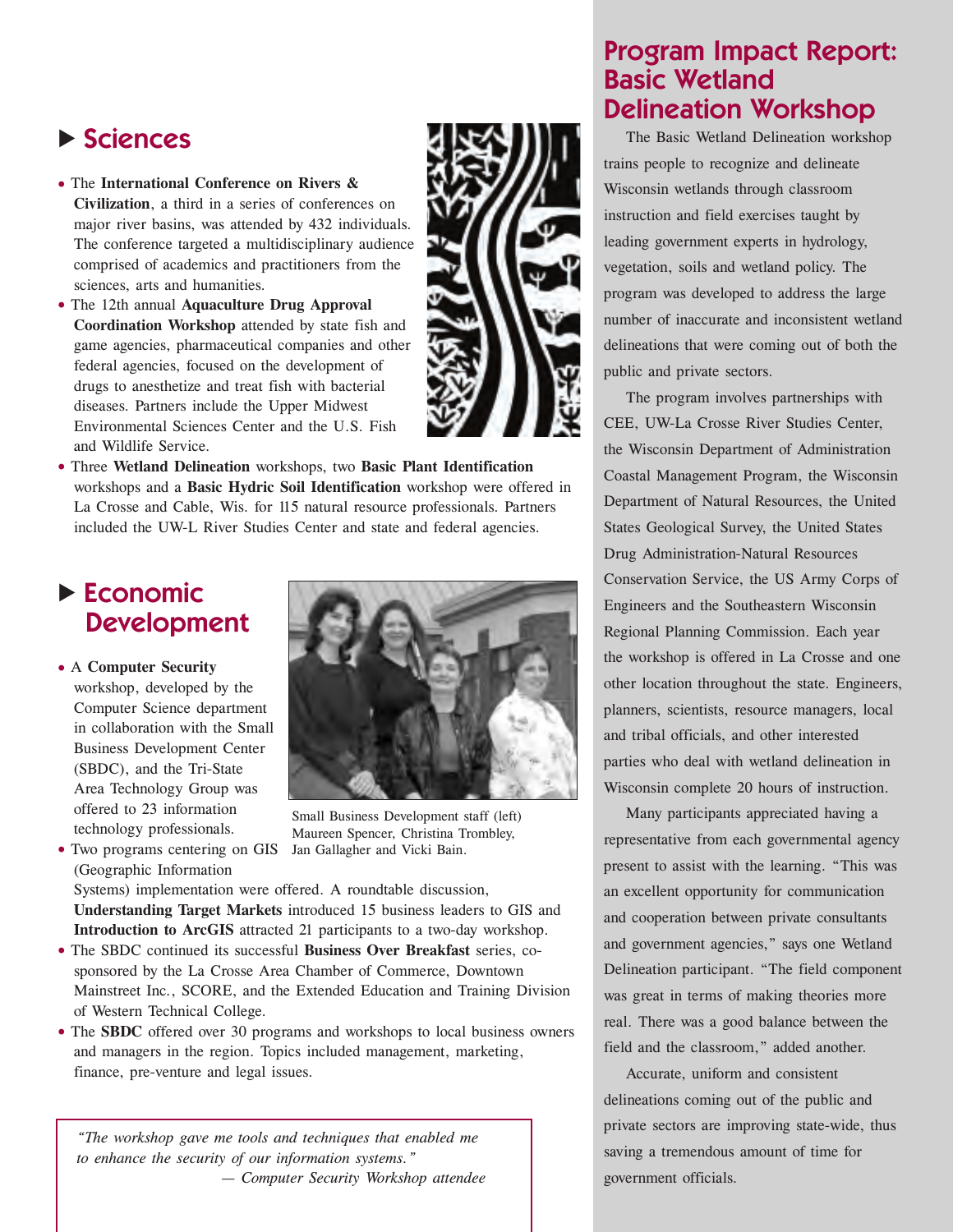## **PRE-COLLEGE PROGRAMS**

### **Example 2 College Preparatory Programs**

- The **Self-Sufficiency Program** (SSP), a free college-prep program for low-income adults, was offered at the Hamilton Family Learning Center, La Crosse. This outreach program is offered by the Women, Gender & Sexuality Studies department and supported by Continuing Education.
- Forty-four high school students participated in the **ACT Prep Courses**, a pre-college program designed to raise student test scores.

#### **Youth Program Learner Profiles: Brynn Sundberg (mother Cheryl Neubauer)**

When asked, "Do you think you'll attend college?" Brynn Sundberg, a 13-year old middle school girl, lets out a laugh, and answers matter-offactly, "Yes! Of course! There's no other option in my mind. What else would I do?! I want to become a 2nd grade teacher." Brynn is heading come with her mother, Cheryl Neubauer, after attending her last day at Young Scholars, a week-long pre-college program offered by CEE. "Coming to these [Young Scholars] classes and walking around campus just makes me more excited and want to go [college] even more," says Brynn.

CEE's pre-college programs, targeted at middle school and high school students, are a great way to explore academic interests, learn about campus life and even make new friends. "I've enjoyed the interaction with the professors, class experiments and hanging out on campus," says Brynn. This was her second time attending Young Scholars and her first year at Girls in Science, another youth program which allows girls to experience living a college campus life with an overnight stay in a dorm room. "Staying in the dorm was so much fun, I can't wait until I go to college and get to stay in a dorm," adds Brynn.

Young Scholars and Girls in Science are just a couple of the everpopular summer youth programs offered by CEE that allow children the opportunity to learn through hands-on activities and participate in scientific experiments under distinguished faculty utilizing state-of-the

art facilities.

"I'm impressed with the quality of education Brynn's received through theses summer program and equally important is the opportunity for Brynn to experience a college environment. It gives her a peak into what college may be like and takes away any fears from the unknown she may have," says Cheryl Neubauer. "She has walked away with a very positive experience."

Hand-in-hand, mother and daughter walk toward the parking lot to head home. "See you next year," yells Brynn, as she turns and waves good-bye.



*"My son loved it! An exceptional experience. We would highly recommend this program to other parents and students."*

*— Environmental Explorers parent*

#### ▶ Youth Programs

- The **Junior Science and Humanities Symposium** was attended by 49 high school students presenting research and experimentation in sciences, mathematics and engineering.
- Ongoing pre-college programs, offered for 630 middle school and high school students included:
	- The 17th annual **Young Scholars** program
	- **Girls in Science**, in partnership with the Wisconsin Center for Academically Talented Youth
	- **Environmental Explorers**, in partnership with the Upper Midwest Environmental Sciences Center
	- The sixth annual **Vocal Jazz Camp**
	- **Kids College**, in partnership with the Mississippi Valley Gifted and Talented Network
	- **Academic Decathlon**, in partnership with CESA #4
- More than 28 cyclists attended the USA Cycling Athlete Development camp. The top six young men and women riders from the three days of competition advanced to the national camp at the U.S. Olympic Training Center.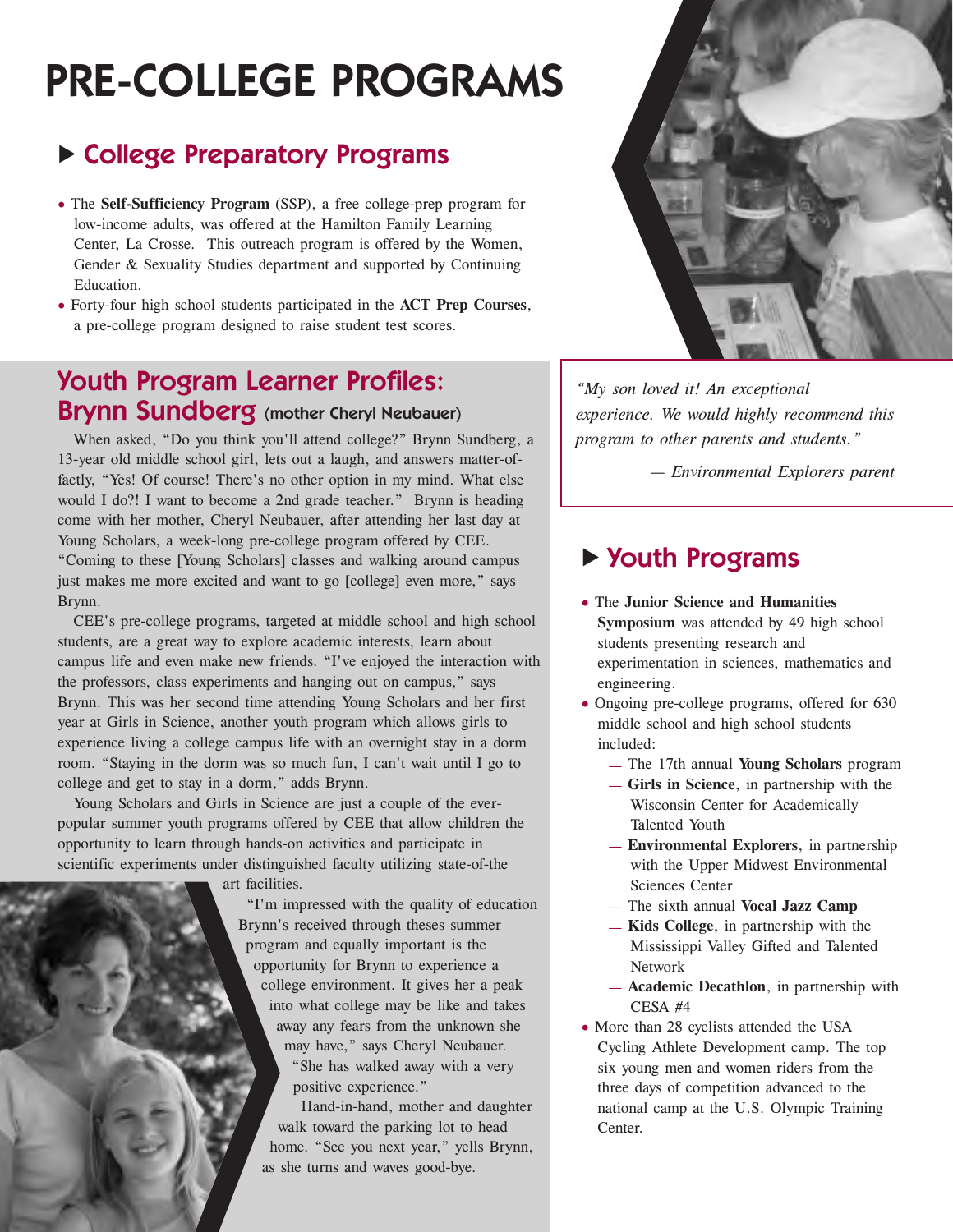### **Leisure**

- Fifty-three individuals took part in the **Chicago Art & Theatre Tour** organized by the School of Arts and Communications.
- **Walking Tour: Exploring the Heart and Sole of Ireland** attracted 15 individuals.
- The 18th annual **Mini-Harmony Education** program, a program designed to improve vocal singing techniques and performance presentation, was attended by 67 barbershop singers from Wisconsin and Minnesota.

### **Dider Adult Programs**

- Twenty **Learning in Retirement (LIR)** members traveled to Tanzania, East Africa to take part in an African safari.
- **Jazz on the Mississippi**, an Elderhostel program attended by 50 seniors from across the country, was offered in conjunction with the 21st annual Great River Jazz Fest.



- Seventy-six LIR members experienced **Old Times on the Mississippi**, three-day and five-day excursions on the Julia Belle Swain steamboat. The five-day excursion was offered in partnership with Elderhostel.
- Thirty-five programs were offered for 221 LIR members. Courses included Protecting Your Investments, American Literature, A Practical Introduction to Chinese Tao Philosophy, An International Students' Perspective and Capitals and Nations of Scandinavia.



|                                    | <b>Number of Programs</b> | <b>Number of Enrollments</b> |
|------------------------------------|---------------------------|------------------------------|
| <b>Learning Community*</b>         | 105                       | 3,327                        |
| <b>Credit Courses</b>              | 93                        | 1,186                        |
| <b>Certificate Offerings</b>       | 21                        | 309                          |
| <b>Conferences &amp; Workshops</b> | 72                        | 2,418                        |
| <b>Pre-College Programs</b>        | 18                        | 831                          |
| <b>Older Adult Programs</b>        | 45                        | 1,140                        |
| <b>Total</b>                       | 354                       | 9,211                        |

**\* Total of 527 students enrolled fall semester; total of 582 students enrolled spring semester**

## **For More Information**

- **Director, Continuing Education M. Donald Campbell • (608)785-6501**  *campbell.dona@uwlax.edu*
- **Marketing Services Tracy Noyes • (608)785-6511**  *noyes.trac@uwlax.edu*
- **Business Development Jan Gallagher • (608)785-8782** *gallaghe.jani@uwlax.edu*
- **Community Health Gary D. Gilmore • (608)785-8163**  *gilmore.gary@uwlax.edu*
- **Conferences and Youth Programs Penny Tiedt • (608)785-6503**  *tiedt.penn@uwlax.edu*
- **Exercise and Sport Science/ Teacher Education Annette Valeo • (608)785-6528**  *valeo.anne@uwlax.edu*

**Human Services Andrea Hansen • (608)785-6509**  *hansen.andr@uwlax.edu*

**Learning Communities/Teacher Education Lynn Weiland • (608)785-6512**  *weiland.lynn@uwlax.edu* 

**Online Programs Kay Robinson • (608)785-6510**  *robinson.kay@uwlax.edu*

#### **If you are interested in:**

- More information about learning communities, credit courses, certificate programs, conferences and workshops
- Partnering or co-sponsoring a program with UW-L
- Creating a program that meets specific needs of your organization

### **Please contact us:**

| By Mail:   | Continuing Education   |
|------------|------------------------|
|            | <b>UW-La Crosse</b>    |
|            | 205 Morris Hall        |
|            | 1725 State Street      |
|            | La Crosse, WI 54601    |
| By Phone:  | $(608)785 - 6500$      |
| By Fax:    | $(608)785 - 6547$      |
| By E-mail: | continuinged@uwlax.edu |
| Web site:  | www.uwlax.edu/conted   |
|            |                        |

*Many programs are made possible in partnership with UW-Extension.*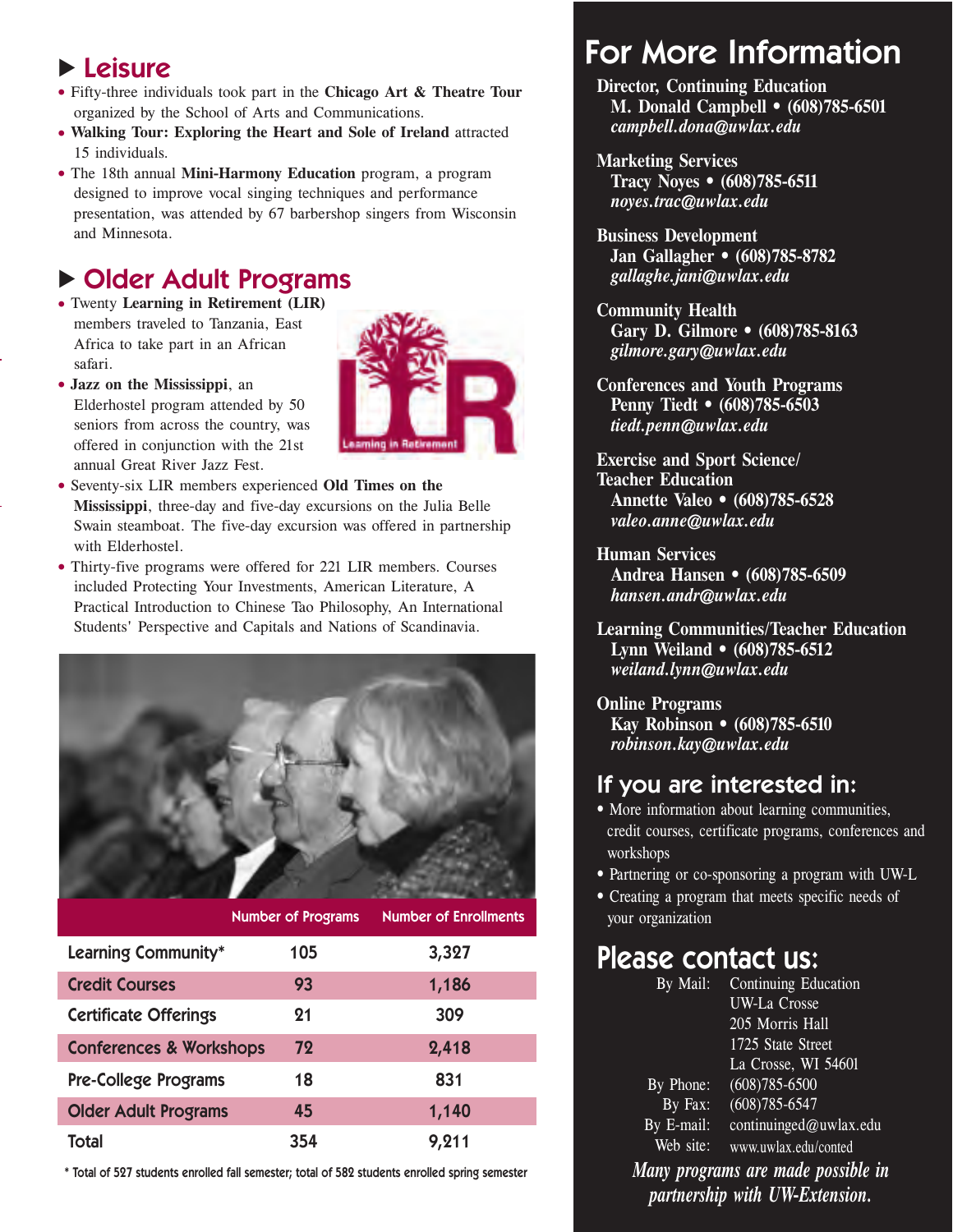## **SERVICES**



### **How can we help you?**

Program development, including audience identification, needs assessment, market research, content development and speaker identification.

Program implementation, including budget development, marketing, instructor arrangements, logistical arrangements (facilities, equipment, food service, lodging), preregistration, on-site registration, revenue and expense management, report generation, Continuing Education Unit (CEU) reporting and program evaluation.

### **Credit courses, conferences and workshops were delivered to:**

**CEE's custom programs** are dedicated to providing the finest professional development opportunities for nonprofit, business, government and other organizations throughout the 7 Rivers Region and the state. Our custom programs are designed to support strategic organizational objectives as well as to meet specific skill development needs of the work force.

Our staff will work directly with you to assess needs, identify educational resources, coordinate the delivery of programs and services, and ensure your satisfaction.

The SBDC also provides customized training for a number of organizations, including training in conflict resolution, project management and supervisory skills.

Our programs can be offered on campus, at your workplace, at other locations or through distance education technology. Delivery can be scheduled for days, evenings, or weekends. Use CEE or SBDC's custom programs as an alternative or supplement to your own in-house training.

#### Benefits:

- You determine when, where and what
- You select the participants
- Your employees learn together as a staff/team
- Everyone receives the same information at the same time
- Skills learned one day are put to use the next
- You achieve across-the-board results
- Customized programming is cost-effective

Please contact us to determine how we can work with you.

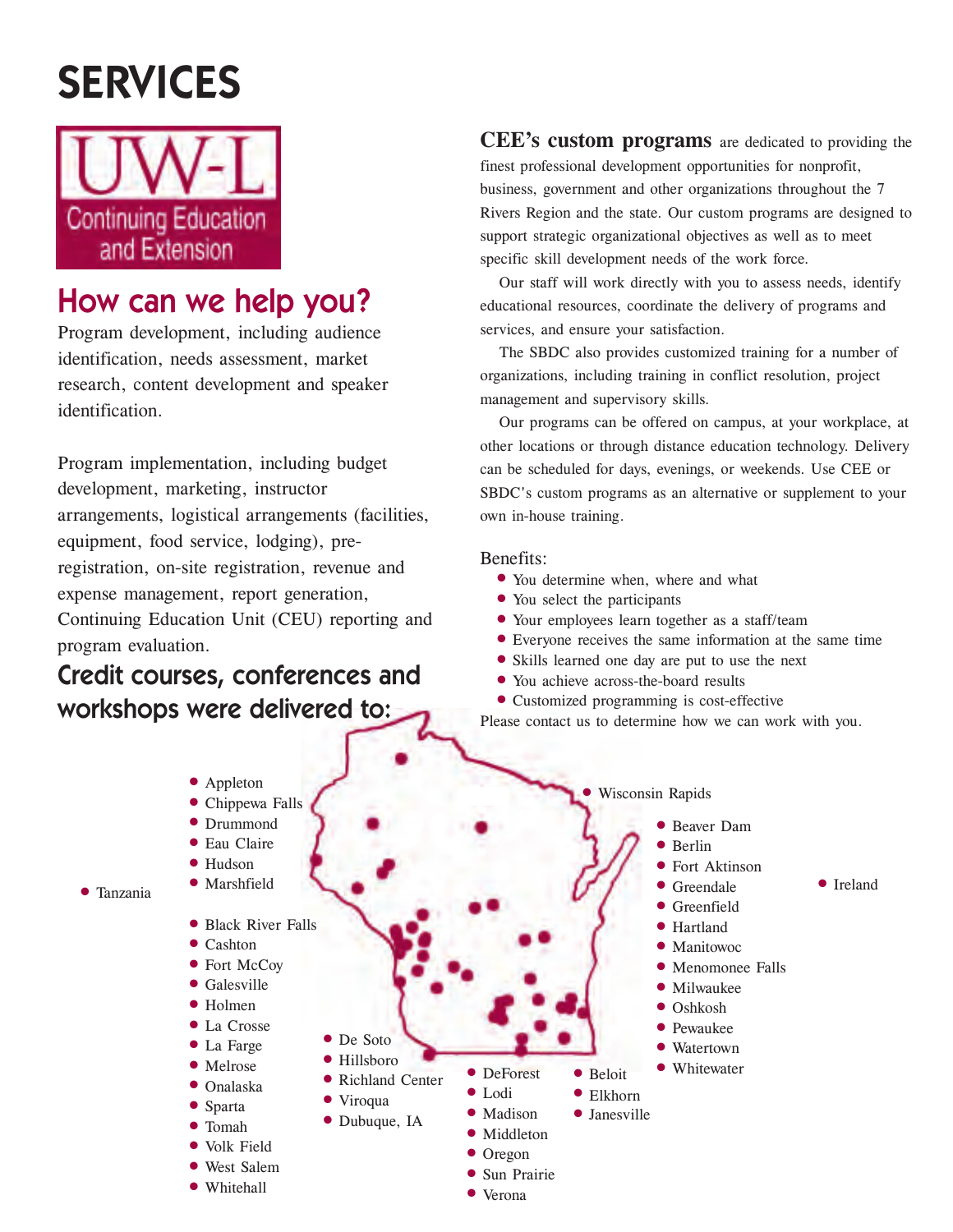# **PARTNERSHIPS**

### **Who do we work with?**

University academic and administrative units; area school districts and educational agencies; health care organizations; professional associations; local, state and federal governments; and various community organizations.



Administrative staff (left)Tracy Noyes, Susanne Koehler, Carol Klimek, Don Campbell



## **Why should you work with us?**

- Benefit from our experience in program development and delivery.
- Receive administrative support while freeing you to focus on program content.
- Provide visibility for your department or organization.
- Develop the service portion of your promotion and tenure files.
- Receive compensation for your instructional service.
- UW-Extension Division of Outreach and E-Learning awarded \$20,000 to CEE to provide leadership development for the long-term care workforce in partnership with the Coulee Region Long Term Care Workforce Coalition. Funded through the Continuing EDvantage grant program, this project will address the significant recruitment, retention, and recognition issues within this sizeable work sector.
- Through a \$7,500 grant from the UW-Extension Diversity Program Development Initiative, CEE will offer **ACT Together: An ACT Prep Course for Hmong Youth and Parents**. Area students will complete the 6-session test strategy course while parents attend sessions on the college application process and the transition to college. The 6 week course is offered in cooperation with the La Crosse School District, Upward Bound, and the Hmong Mutual Assistance Association.
- UW-La Crosse School of Education and CEE were awarded a \$10,000 UW-System PK-16 initiative grant from the T.E.A.C.H. (Teacher Education and Compensation Helps) Early Childhood Wisconsin Scholarship and Bonus Program to support early childhood professional development options.
- UW-La Crosse School of Education and CEE in collaboration with CESA #4 were awarded, for the second year, a Wisconsin Department of Public Instruction grant to support a **License Renewal Support Center (LRSC)**. UW-L is one of fourteen sites in Wisconsin to be named an LRSC. The primary purpose of the Center is to provide PI 34 license

renewal-related services to licensed educators not employed by Wisconsin public schools.

- CEE continued as the western Wisconsin partner of the **Wisconsin Geriatric Education Center (WGEC)**. The WGEC is a federally funded center, based at Marquette University, whose mission is to enhance, through education and training, the quality and availability of health care for Wisconsin's aging population. CEE's professional certificate program in Gerontology was the primary impetus for WGEC's invitation to join the consortium.
- The **2006 Summer Youth Program Guide**, a collaborative effort by the **Boy's and Girl's Club, the La Crosse School District,** and **CEE** was distributed to all K-12 students in the La Crosse and surrounding school districts. The guide offered Coulee Region families one resource for planning youth summer activities.
- The **UW-L Foundation** provided scholarships for youth programs.
- The Academy of Applied Science and the School of Education provided funding support for the Junior Science and Humanities Symposium.
- Other financial support included:
	- Upper Midwest Environmental Sciences Center
	- Baywood Publishing
	- Gundersen Lutheran Medical Foundation
	- College of Science and Health
	- College of Liberal Studies
	- U.S. Military Academy of Applied Science, Inc.
	- American Association of University Women